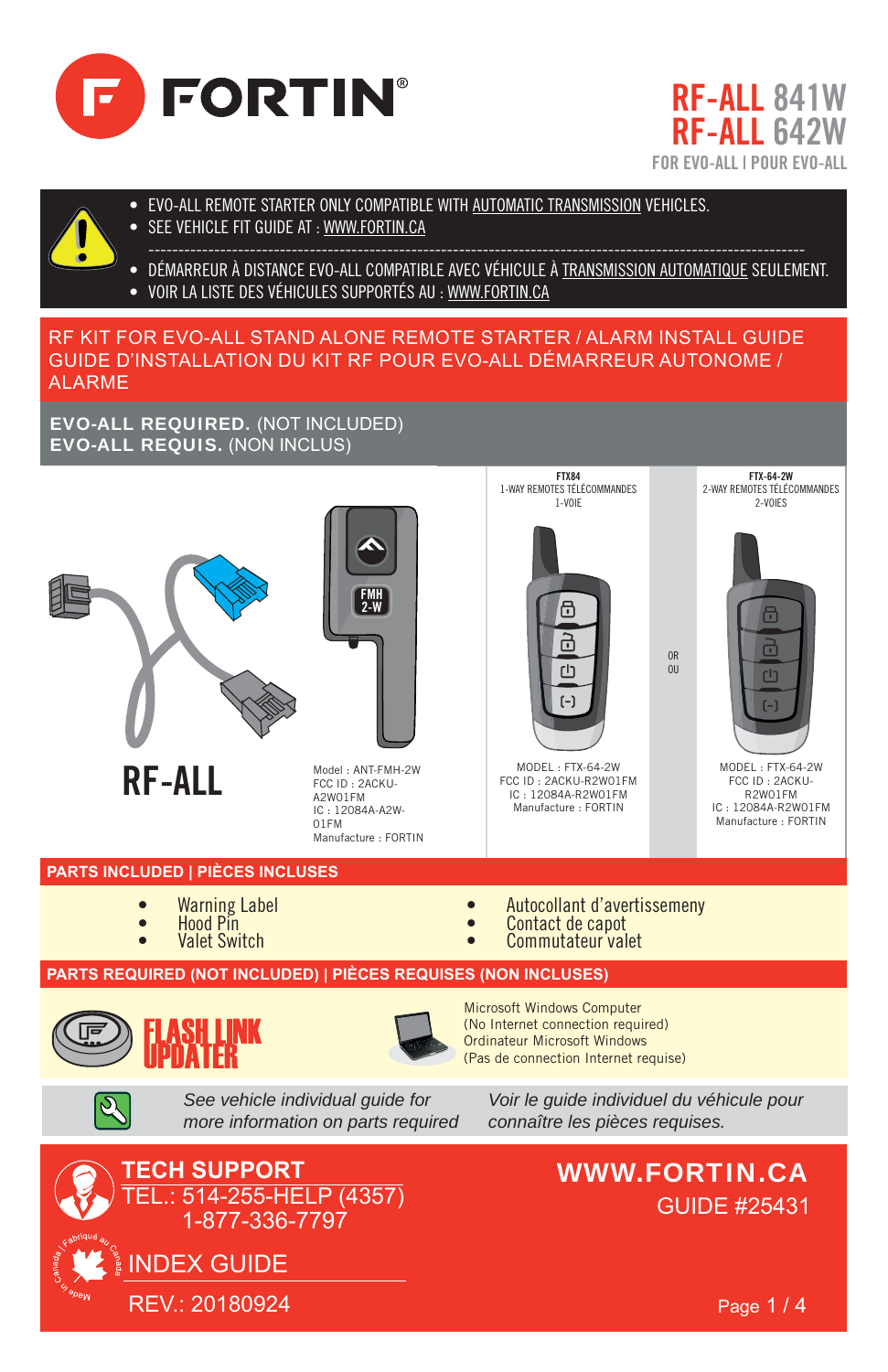## **EVO-ALL CONFIGURATION | CONFIGURATION DU EVO-ALL**



Connect the **EVO-ALL\*** module to the **Flash Link Updater\* (**or **Flash Link Mobile\*)**. (\*Sold separately)

Branchez le module **EVO-ALL\*** au **Flash Link Updater\* (**ou **Flash Link Mobile\*)**. (\*Vendu séparément)

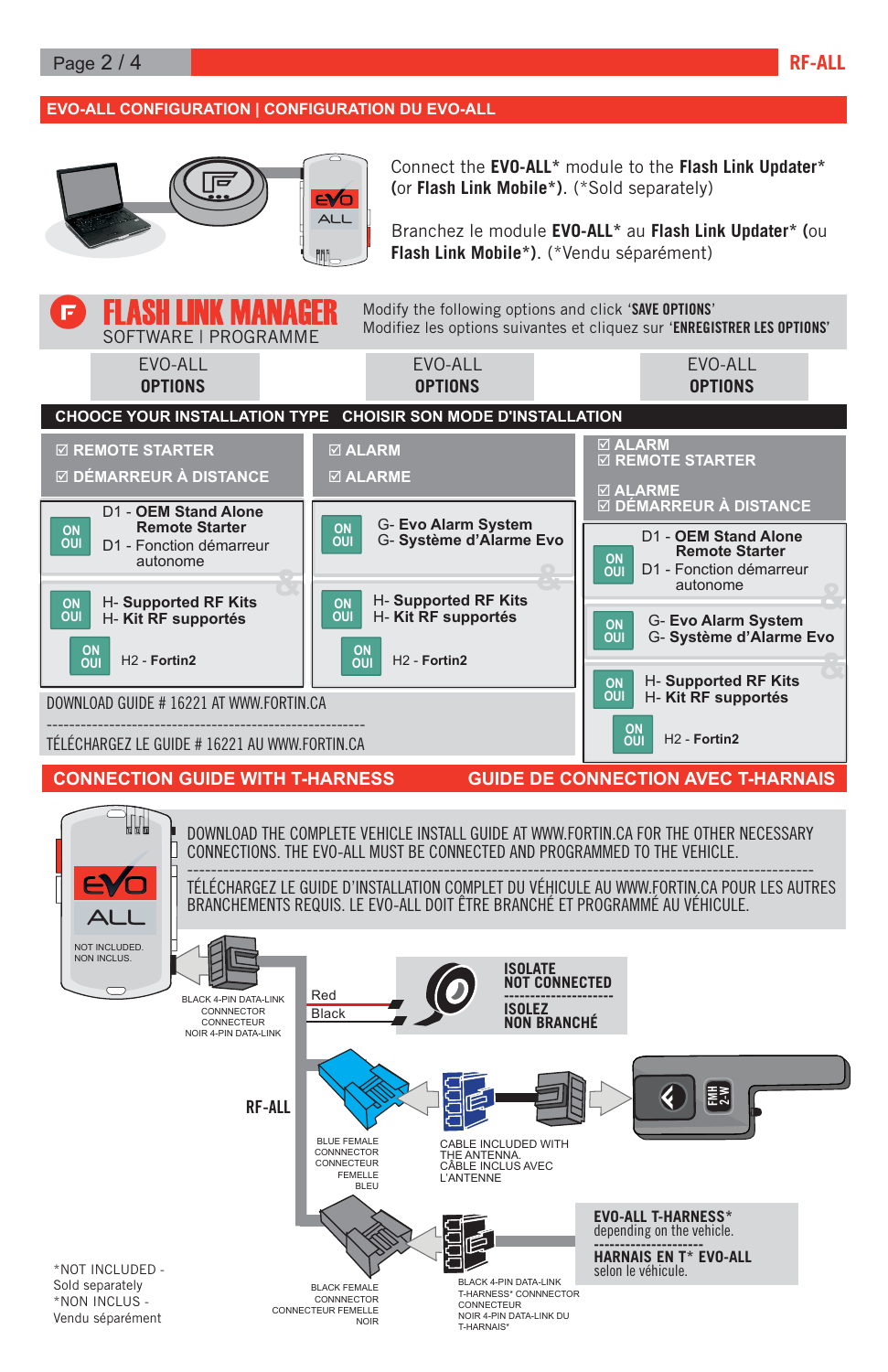